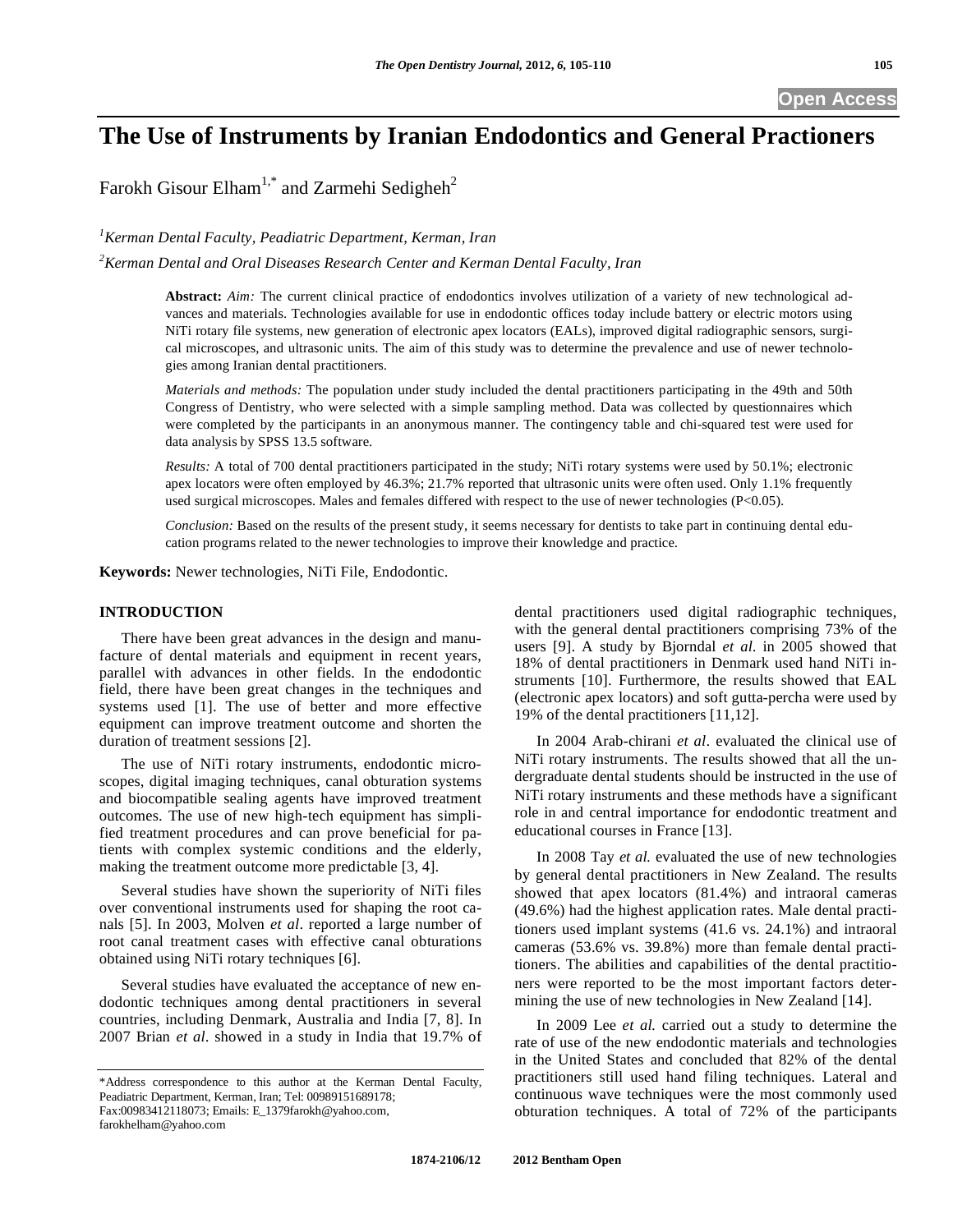used digital radiographic techniques; 45% used electron microscopes and 97% used ultrasonic units. They finally concluded that new endodontic technologies are used with greater frequency in recent years [15, 16].

Peciuliere *et al*. carried out a review study in 2009 on the attitude of general dental practitioners toward endodontic standards and acceptance of new technologies, and concluded that there are differences between the daily routines of dental practitioners and academic instructions in various countries. A large number of dental practitioners violated the basic principles of endodontic treatment. The most prominent finding of the study was the negative attitude of general dental practitioners toward acceptance of new endodontic techniques. The results confirmed the technical difficulty of endodontic treatment and the sub-optimal quality of the treatments rendered by general dental practitioners. The study showed the importance of continuing dental education programs to improve the knowledge of general dental practitioners [17].

Furthermore, Koch *et al*. reported in 2009 in Sweden that 70% of dental practitioners who had received instructions about new endodontic techniques used rotary systems to prepare root canals; however, only 6% of dental practitioners who had not received such instructions used rotary systems [18]. No such studies have ever been carried out in Iran.

Studies have shown that every new technique has a low acceptance rate when it is introduced and only a limited number of people have a positive attitude toward new techniques [17,19]. Since no studies to date have evaluated the rate of the use of new endodontic techniques by dental practitioners in Iran and since endodontics is currently associated with new materials and methods, the present study evaluated the acceptance rate of new endodontic materials and techniques and the factors influencing their adoption.

#### **MATERIALS AND METHODS**

The subjects in the present cross-sectional descriptiveanalytical study consisted of the dental practitioners participating in the 49th and 50th International Congress of Dentistry in Tehran. The subjects were selected by simple random sampling method. An anonymous researcher- designed questionnaire was used for the purpose of the study, which included the following: demographic data (gender, age, year of graduation) and some questions regarding the use of new endodontic materials and methods, such as surgical microscopes, ethyl chloride spray, loops, transillumination, digital radiography, apex locators, NiTi rotary files, electric motors, ultrasonic devices, high-taper gutta-percha, intraoral cameras, local anesthetic injection techniques, Thermafil technique for canal obturation, and MTA. In order to evaluate validity and reliability of the questionnaire 10 endodontists and pedodontists were asked to fill in the questionnaire as a control. Then the questionnaires were collected and evaluated by a statistical consultant to validate the questionnaire. The questionnaire proved to be appropriately valid. In the second stage, the questionnaires were distributed among 20 dental practitioners who had given their consent to take part in the study to evaluate the reliability of the questionnaire. The reliability of the questionnaire was evaluated by a statistical consultant after they were collected. The Cronbach's alpha coefficient showed that the questionnaire was appropriately reliable. Subsequent to editing and prioritizing the questions the final questionnaire, which consisted of 16 questions and some demographic data, was prepared and completed and then distributed among the subjects. An instructed individual distributed the questionnaires a few minutes before one of the Congress sessions among 824 participants of the Congress, who had volunteered to fill in the questionnaires and asked them to return the questionnaires at the end of the Congress. A total of 700 (84.9%) of the questionnaires were returned. After data collection, data was coded and the mean questionnaire score was taken into account in order to better evaluate the answers to the questions (Each 'yes' received a score of 1 and each 'no' received a score of 'zero'. Then the total score of the use of new materials and techniques was calculated. Contingency tables and chi-squared test were used to evaluate the relationship between the use of new endodontic instruments and techniques. In addition, means and standard deviations were used to express frequencies of demographic variables of the partici-

## software. **RESULTS**

In the present study 824 questionnaires were distributed, of which 700 (84.9%) questionnaires were retuned. Males and females comprised 245 and 452 of the participants, respectively. The greatest and lowest number of participants had gradated during 1998-2009 and 1958-1967, respectively. The results showed that the mean number of root canals treated during a week ranged between zero and 80 canals. The greatest numbers of root canals treated, in decreasing order, were reported to be in groups 0-4, 5-14 and 15-25, respectively. Tables **1** and **2** show the rates of the use of new endodontic instruments and techniques separately for gender and educational levels (general practitioners vs. specialists), respectively.

pants. Data was analyzed by ver. 13.5 of SPSS statistical

The highest positive response to the use of instruments was related to NiTi rotary files with 50.1% (348 participants) using them. The lowest response was related to surgical microscopes with only 1.1% (8 participants) using them. There were significant differences in responses to use loop for magnification, digital radiography, Niti rotary file ,electric motor for Niti rotary file, oral camera , Injection technique (Obtura) for canal obturation , Use of MTA in apicoectomy procedures (between males and females (p value <0.05)There were significant differences in responses to all the questions in relation to the academic degree (general practitioner vs. specialist) except using surgical microscop, oral camera, injection technique (obtura)for canal obturation and centeral heating technique(thermafil) for canal obturation.

The results of the present study showed a significant relationship between the use of new endodontic instruments and treatment modalities and gender (P=0.007). Females used new techniques more frequently than males.

There was a significant relationship between the use of new endodontic instruments and techniques and being general practitioners and endodontists (P=0.001); in other words, the highest and lowest rates of use were observed in endodontists and general practitioners, respectively.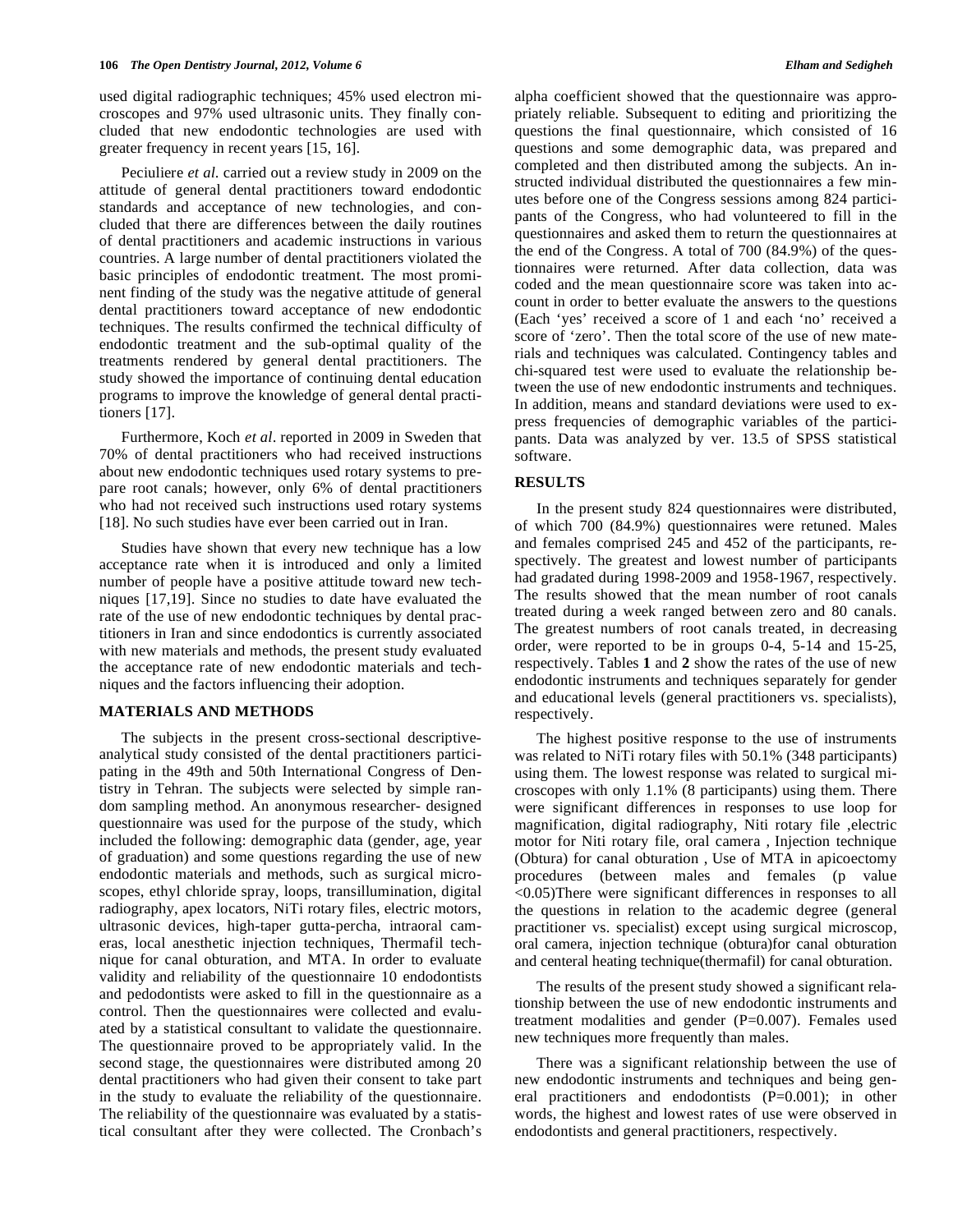| <b>Ouestion</b>                                                      |            | <b>Total</b><br>(Male and Female) | Man       |                | Female     |                |                           |
|----------------------------------------------------------------------|------------|-----------------------------------|-----------|----------------|------------|----------------|---------------------------|
|                                                                      | Yes        | N <sub>0</sub>                    | Yes       | N <sub>0</sub> | Yes        | N <sub>0</sub> | <b>P-</b><br><b>Value</b> |
|                                                                      | N(%)       | N(%)                              | N(%)      | N(% )          | N(% )      | N(% )          |                           |
| Surgical microscope                                                  | 8(1.1)     | 689 (98.9)                        | 3(1.2)    | 242 (98.8)     | 5(1.1)     | 447 (98.9)     | 0.89                      |
| Ethyl chloride spray for the cold test of pulp vitality              | 164(23.5)  | 533 (76.5)                        | 66 (26.9) | 179(23.1)      | 98 (21.7)  | 354 (78.3)     | 0.12                      |
| Loops for magnification                                              | 106(15.2)  | 590 (84.8)                        | 23(9.4)   | 222(90.6)      | 83 (18.4)  | 368 (81.6)     | 0.002                     |
| Transillumination to detect cracks in tooth structure                | 134 (19.3) | 560 (80.7)                        | 37(15.1)  | 208 (84.9)     | 97(21.6)   | 352 (78.4)     | 0.04                      |
| Digital radiographic technique                                       | 214 (30.9) | 478 (69.1)                        | 61(25.0)  | 183(75.0)      | 153 (34.2) | 295 (65.8)     | 0.013                     |
| Apex locator to determine working length                             | 322(46.3)  | 373 (53.7)                        | 108(44.1) | 137(55.9)      | 214 (47.6) | 236 (52.4)     | 0.38                      |
| NiTi rotary files for canal preparation                              | 348 (50.1) | 346 (49.9)                        | 100(41.0) | 144(59.0)      | 248(55.1)  | 202 (44.9)     | < 0.001                   |
| Electric motor for NiTi rotary files                                 | 213 (30.7) | 481 (69.3)                        | 56(23.0)  | 188 (77.0)     | 157 (34.9) | 293(65.1)      | 0.001                     |
| Ultrasonic unit to dislodge posts and cores or endodontic<br>surgery | 151(21.7)  | 546 (78.3)                        | 46(18.8)  | 199 (81.2)     | 105(23.3)  | 347 (76.8)     | 0.17                      |
| High-taper gutta-percha (0.04-0.06)                                  | 310 (44.7) | 384 (55.3)                        | 99 (40.6) | 145(59.4)      | 211 (46.9) | 239 (53.1)     | 0.11                      |
| Intraoral camera                                                     | 148(21.3)  | 548 (78.7)                        | 41(16.8)  | 203(83.2)      | 107(23.7)  | 345 (76.3)     | 0.035                     |
| Injection technique (Obtura) for canal obturation                    | 81 (11.6)  | 615(88.4)                         | 20(8.2)   | 225(91.8)      | 61(13.5)   | 390 (86.5)     | 0.035                     |
| Central heating technique (Thermafil) for canal obturation           | 80(11.5)   | 616(88.5)                         | 24(9.8)   | 24 (90.2)      | 56(12.4)   | 395 (87.6)     | 0.3                       |
| Use of MTA for pulpotomy of young permanent teeth                    | 160(23.0)  | 537 (77.0)                        | 53 (21.6) | 192 (78.4)     | 107(23.7)  | 345 (76.3)     | 0.54                      |
| Use of MTA for DPC of young permanent teeth                          | 182(26.1)  | 515 (73.9)                        | 63(25.7)  | 182 (74.3)     | 119(26.3)  | 333 (73.7)     | 0.86                      |
| Use of MTA as an apical plug of young permanent teeth                | 255(36.6)  | 442 (63.4)                        | 81 (33.1) | 164(66.9)      | 174(38.5)  | 278(61.5)      | 0.15                      |
| Use of MTA in apicoectomy procedures                                 | 121 (17.4) | 575 (82.6)                        | 32(13.1)  | 213 (86.9)     | 89 (19.7)  | 362(80.3)      | 0.04                      |

|  |  | Table 1. Frequencies (Percentages) of the Use of New Endodontic Instruments and Techniques Separately in Relation to Gender |
|--|--|-----------------------------------------------------------------------------------------------------------------------------|
|  |  |                                                                                                                             |

**Table 2. Frequencies (Percentages) of the Use of New Endodontic Instruments and Techniques Separately in Relation to Academic Degree** 

| <b>Ouestion</b>                                                        | <b>Total</b><br>(Male and Female) |                | <b>General Practitioners</b> |            | <b>Endodontists</b> |                | <b>Other Specialists</b> |                |                           |
|------------------------------------------------------------------------|-----------------------------------|----------------|------------------------------|------------|---------------------|----------------|--------------------------|----------------|---------------------------|
|                                                                        | Yes                               | N <sub>0</sub> | Yes                          | No         | Yes                 | N <sub>0</sub> | Yes                      | N <sub>0</sub> | <b>P-</b><br><b>Value</b> |
|                                                                        | $N(\%)$                           | N(% )          | $N(\%)$                      | N(% )      | N(%)                | N(% )          | N(%)                     | $N(\%)$        |                           |
| Surgical microscope                                                    | 7(1.0)                            | 683 (99.0)     | 4(0.7)                       | 588 (99.3) | 1(2.0)              | 48 (98.0)      | 2(4.1)                   | 47(95.5)       | 0.056                     |
| Ethyl chloride spry for the cold test<br>of pulp vitality              | 160(23.2)                         | 530 (76.8)     | 125(21.1)                    | 467 (78.9) | 27(55.1)            | 22(44.9)       | 8(16.3)                  | 41 (83.7)      | < 0.001                   |
| Loop for magnification                                                 | 106(15.4)                         | 583 (84.6)     | 76(12.9)                     | 515(87.1)  | 19(38.8)            | 30(61.2)       | 11(22.4)                 | 38 (77.6)      | < 0.001                   |
| Transillumination to detect cracks in<br>tooth structure               | 132 (19.2)                        | 555 (80.8)     | 106(18.0)                    | 483 (82.0) | 17(34.7)            | 32(65.3)       | 9(18.4)                  | 40(81.6)       | 0.02                      |
| Digital radiographic technique                                         | 212 (30.9)                        | 473 (69.1)     | 179(30.5)                    | 408(69.5)  | 23(46.9)            | 26(53.1)       | 10(20.4)                 | 39(79.6)       | 0.015                     |
| Apex locator to determine working<br>length                            | 318 (46.2)                        | 370 (53.8)     | 267(45.2)                    | 324 (54.8) | 44 (89.8)           | 5(10.2)        | 7(14.6)                  | 41 (85.4)      | < 0.001                   |
| NiTi rotary files for canal preparation                                | 344(50.1)                         | 343 (49.9)     | 286(48.5)                    | 304(51.5)  | 48 (98.0)           | 1(2.1)         | 10(20.8)                 | 38 (79.2)      | < 0.001                   |
| Electric motor for NiTi rotary files                                   | 211(30.7)                         | 476 (69.3)     | 175(29.7)                    | 415(70.3)  | 30(61.2)            | 19 (38.8)      | 6(12.5)                  | 42(87.5)       | < 0.001                   |
| Ultrasonic device to dislodge posts<br>and cores or endodontic surgery | 148 (21.4)                        | 542 (78.6)     | 106(17.9)                    | 486(82.1)  | 37(75.5)            | 14(28.6)       | 7(14.3)                  | 42(85.7)       | < 0.001                   |
| High-taper gutta-percha $(0.04-0.06)$                                  | 366(44.5)                         | 381 (55.5)     | 255(43.3)                    | 334 (56.7) | 35(71.4)            | 12(24.5)       | 14(28.6)                 | 35(71.4)       | < 0.001                   |
| Intraoral camera                                                       | 148(21.5)                         | 541 (78.5)     | 131 (22.2)                   | 460 (77.8) | 8(16.3)             | 41 (83.7)      | 9(18.4)                  | 40(81.6)       | 0.54                      |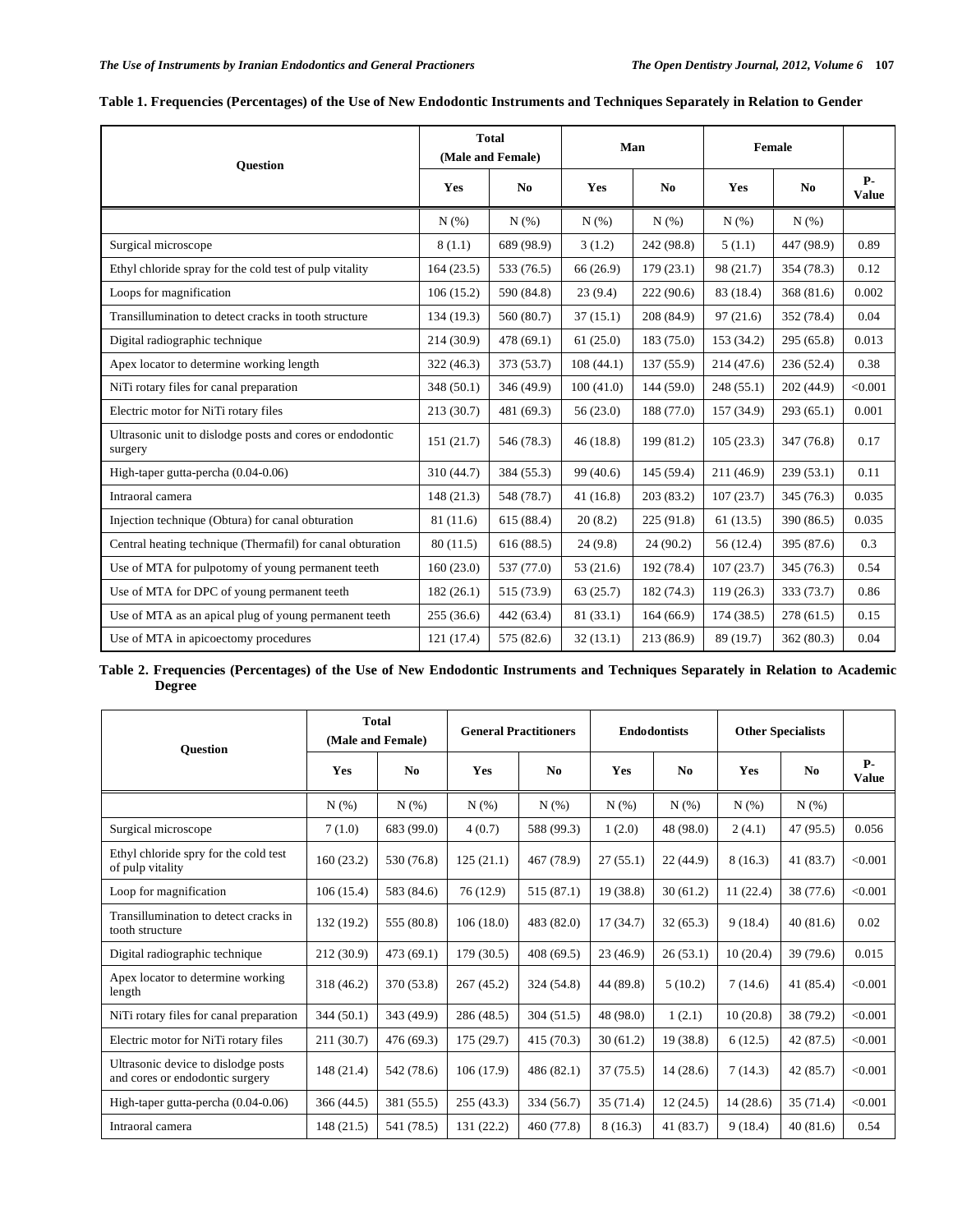#### **Table 2. cont….**

| <b>Ouestion</b>                                               | <b>Total</b><br>(Male and Female) |                | <b>General Practitioners</b> |            | <b>Endodontists</b> |                | <b>Other Specialists</b> |                        |                           |
|---------------------------------------------------------------|-----------------------------------|----------------|------------------------------|------------|---------------------|----------------|--------------------------|------------------------|---------------------------|
|                                                               | Yes                               | N <sub>0</sub> | <b>Yes</b>                   | $\bf No$   | <b>Yes</b>          | N <sub>0</sub> | <b>Yes</b>               | $\mathbf{N}\mathbf{0}$ | <b>P-</b><br><b>Value</b> |
| Injection technique (Obtura) for<br>canal obturation          | 79 (11.5)                         | 610(88.5)      | 66 (11.2)                    | 525 (88.8) | 7(14.3)             | 42(85.7)       | 6(12.2)                  | 43 (87.8)              | 0.79                      |
| Central heating technique<br>(Thermafil) for canal obturation | 79 (11.5)                         | 610(88.5)      | 73(12.3)                     | 519 (87.7) | 3(6.1)              | 46 (93.9)      | 3(6.3)                   | 45 (93.8)              | 0.21                      |
| Use of MTA for pulpotomy of young<br>permanent teeth          | 157(22.8)                         | 533 (77.2)     | 122(20.6)                    | 470 (79.4) | 27(55.1)            | 22(44.9)       | 8(16.3)                  | 41 (83.7)              | < 0.001                   |
| Use of MTA for DPC of young<br>permanent teeth                | 179(25.9)                         | 511 (74.1)     | 148(25.0)                    | 444 (75.0) | 23(46.9)            | 26(53.1)       | 8(16.3)                  | 41 (83.7)              | 0.86                      |
| Use of MTA as an apical plug of<br>young permanent teeth      | 255(37.0)                         | 435(63.0)      | 205(34.6)                    | 387 (65.4) | 45 (91.8)           | 4(8.2)         | 5(10.2)                  | 44 (89.8)              | < 0.001                   |
| Use of MTA in apicoectomy<br>procedures                       | 119 (17.3)                        | 570 (82.7)     | 78 (13.2)                    | 514 (86.6) | 35 (72.9)           | 13(27.1)       | 6(12.2)                  | 43 (87.8)              | < 0.001                   |

**Table 3. The Usage Rate of New Endodontic Instruments and Techniques Separately for the Year of Graduation** 

| <b>Year of Graduation</b> | Never $(\% )$ | Sometimes $(\% )$ | Mostly $(\% )$ | Always $(\% )$ |
|---------------------------|---------------|-------------------|----------------|----------------|
| 1958-1967                 | 26.7          | 73.3              | 0.0            | 0.0            |
| 1968-1978                 | 16.7          | 66.7              | 13.9           | 2.8            |
| 1979-1987                 | 12.7          | 74.5              | 12.7           | 0.0            |
| 1988-1997                 | 8.3           | 82.8              | 8.3            | 0.6            |
| 1998-2011                 | 15.5          | 73.4              | 10.2           | 0.8            |
| Total                     | 13.6          | 75.7              | 9.9            | 0.8            |

This is not significant! Table **3** shows the usage rates of new endodontic instruments and techniques separately for graduation year, demonstrating no significant relationship between the two variables  $(p=0.29)$ .

Regarding the use of MTA, the results of the present study showed that it is more frequently used as an apical plug in young permanent teeth; it is least frequently used in apicectomy procedures.

#### **DISCUSSION**

The present study evaluated the use of new endodontic instruments and techniques by general dental practitioners and specialists.

At present endodontics is associated with new instruments and techniques and great advances have been made in the endodontic materials and instruments since 1990. The new techniques available now include electric motors with NiTi rotary systems, apex locators, digital radiography sensors, microscopes and ultrasonic units. Nowadays postgraduate programs are designed based on these new instruments and techniques in many countries [20].

New instruments and techniques make the treatment outcome predictable, decrease duration of treatment and treatment sessions and simplify the treatment procedures [6]. Several studies have shown that proper and correct use of instruments along with the use of new instruments, and practitioners' experience, expertise, and knowledge result in a success rate of 90% in endodontic treatment. It is obvious that shortcomings in any of the steps above might result in the failure of endodontic treatment [15]. Studies have shown that more than 50% of teeth do not receive proper endodontic treatment and approximately 30-50% of root- filled teeth have radiographic signs of apical periodontitis [16]. Despite the great number of reports about incomplete and improper root canal treatment, few studies have evaluated factors affecting the quality of root canal treatment. A review study by Peciuliene *et al*. in 2009 showed that there are differences between the daily practice of dental practitioners and the standards promulgated by educational programs offered at universities in different countries. Many dental practitioners may violate the basic principles of endodontic treatment [16, 19].

The results of the present study showed that 74.6% of Iranian dental practitioners under study sometimes use new endodontic instruments and techniques and 14.1% never use them. The results showed a significant relationship between gender and usage rate of new endodontic instruments and techniques, with females making greater use of such instruments and techniques. The results of the present study are inconsistent with those of a study carried out by Tay *et al*. in 2008 in New Zealand, in which males used new techniques, including intraoral cameras, more frequently than females [14]. The difference might be attributed to the fact that female dental practitioners take part in continuing and on-the-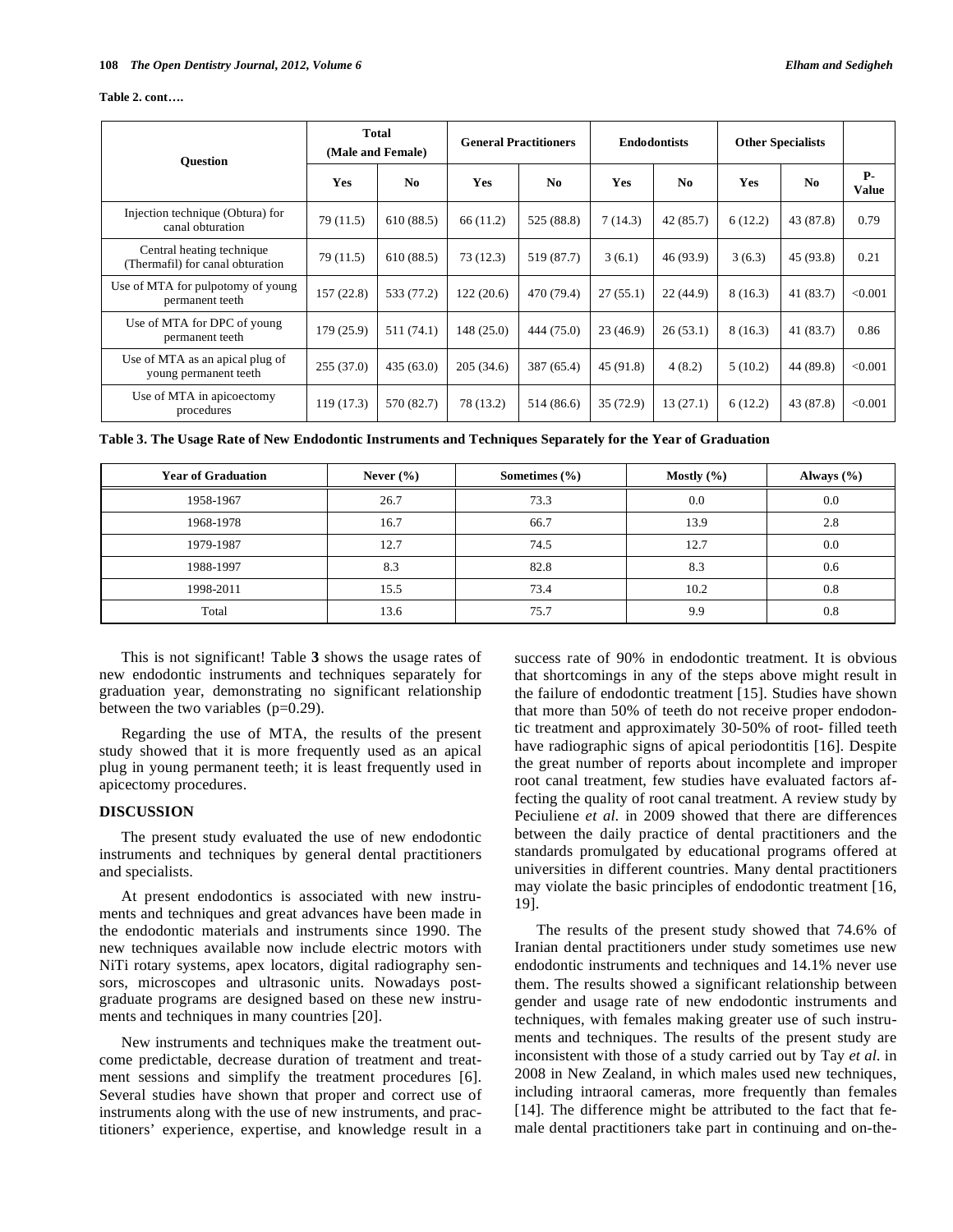#### *The Use of Instruments by Iranian Endodontics and General Practioners The Open Dentistry Journal, 2012, Volume 6* **109**

job training courses more frequently than males, which results in the improvement of their knowledge and increases the frequency of the use of new techniques. The results of the present study showed a significant relationship between the dental practitioners' experience (general practitioner vs. specialist) and the rate of the use of new endodontic techniques. This indicates that there is an increase in the frequency of the use of new endodontic instruments and techniques with an increase in the knowledge and experience of dental practitioners.

The results of the present study showed that 50.1% of respondents used NiTi rotary files for root canal preparation. Reith and Bjorndal in 2005 in Denmark reported a 10% usage rate for NiTi rotary files [10]. Lee *et al*. reported that 28% of their subjects used NiTi rotary files in the United States in 2009 [15]. Slaus and Bottenberg, in 2002 reported 47% and 50% usage rates for NiTi hand files [20]. Other studies have reported usage rates of 1.6-22% for NiTi rotary files [10, 15, 17, 21].

Studies have shown that NiTi files decrease errors and improve treatment outcomes compared to stainless steel hand instruments. It is obvious that use of rotary systems decreases the time needed for canal debridement and as a result decrease the number of treatment sessions [18].

Apex locators were used by 46.3% of the participants in the present study, ranking the second highest usage after NiTi rotary files, which was higher than that reported by some other studies [10].

In a study carried out by Lee, *et al.* in 2009, 72.5% of the participants used apex locators, which was the highest usage rate. However, Bjorndal and Reith reported a rate of 15% in 2005 in Denmark, which is attributed to the lack of registered endodontists in Denmark until 2005 and a lack of adequate education for other undergraduate dental students at universities and also the lack of continuing training courses [10, 15, 18].

The results of the present study showed that only 1% of the participants used surgical microscopes. More than 50% of the dental practitioners under study never used microscopes or lenses or seldom used them, which might be a reason for the fact that 75% of general dental practitioners never or seldom prepare or obturate the fourth root canal of maxillary first molars [16]. The low rate of the use of surgical microscopes in the present study compared to that reported by Lee *et al* in 2009 in the United States (45.3%) might be attributed to the out-of-date educational programs, lack of endodontic expertise by general dental practitioners and the high cost of such microscopes in Iran. Digital radiographic techniques were used by 30.9% of general dental practitioners and 46% of endodontists under study in the abovementioned study. Brian and Williamson reported that 19.7% of Indian dental practitioners used digital radiographic techniques in 2007 [9]; the rate was 73% of the general practitioners in the present study. Brady reported a rate of 36% for the use of digital radiographic techniques in 2007 in Hawaii, which is consistent with the results of the present study [22]. The high price of the equipment might be a reason why some dental practitioners do not use it. Lee *et al*. in 2009 reported a rate of 72.5% in the United States, which might be attributed to the higher economic potential of American dental practitioners and the better education they have received [15].

Sharland *et al* reported usage rates of 65% for intraoral cameras, 18% for digital cameras and 12% for intraoral digital video cameras by dental practitioners in 2004 in England [23]. Morse *et al*. in 2010 in England reported usage rates of 59% for digital cameras, 34% for intraoral cameras and 19% for video cameras [24]. In a study by Tay *et al*. in 2008, intraoral cameras had the highest usage rate with 49.6% [14].

The differences between the results of the present study and those of the three above-mentioned studies might be attributed to out-of-date academic instructions, paucity of continuing training courses and the high equipment prices.

The usage rate for ultrasonic units to dislodge posts and cores or endodontic surgeries in the present study was 21.6%, which is much lower than that reported by Lee *et al*. in 2009 in the United States (97.8%) [15]. The low usage rate of this equipment in Iran might be attributed to the lack of adequate training courses and the resultant unfamiliarity of Iranian dental practitioners with the equipment, and the possible complications which arise during the clinical application, including dentinal cracks. Injection and Thermafil canal obturation techniques were used by only 11.5% of respondents in the present study. Bjorndal and Reith in 2005 in Denmark reported that 19% of the dental practitioners under study obturated root canals with heated gutta-percha [10]. Slaus and Bottenberg reported in 2002 that lateral compaction was the principal technique to obturate root canals by 60% of Finnish dental practitioners [20]. Lee *et al*. in 2009 reported that lateral compaction was the principal technique used by American dental practitioners [15].

The low usage rate of injection and Thermafil obturation techniques in all the above-mentioned studies might be attributed to possible errors during obturation, complexity of the techniques and the need for more equipment compared to the ease and simplicity of the lateral compaction technique. In the same context, it is worth mentioning that in most universities lateral compaction techniques are the principal obturation technique used.

MTA was used by 54.8% of dental practitioners in the present study. MTA was introduced to endodontics during 1990s by Torabinejad [25], which revolutionized this branch of dentistry. Peciuliene reported in 2009 that MTA was the most commonly used material by dental practitioners as a root-end filling material [17].

In the present study, ethyl chloride was used for the cold test of pulp vitality by 23.5% of the participants; loops were used for magnification by 15.2%; transillumination was used to diagnose cracks in the tooth structure by 19.3%; electric motors were used for NiTi rotary files by 30.7%; and hightaper gutta-percha was used by 44.7%. The results of the present study cannot be compared with those of other studies since these are no similar studies. The results of the present study show that in some cases the usage rates of new endodontic instruments are less than what is expected.